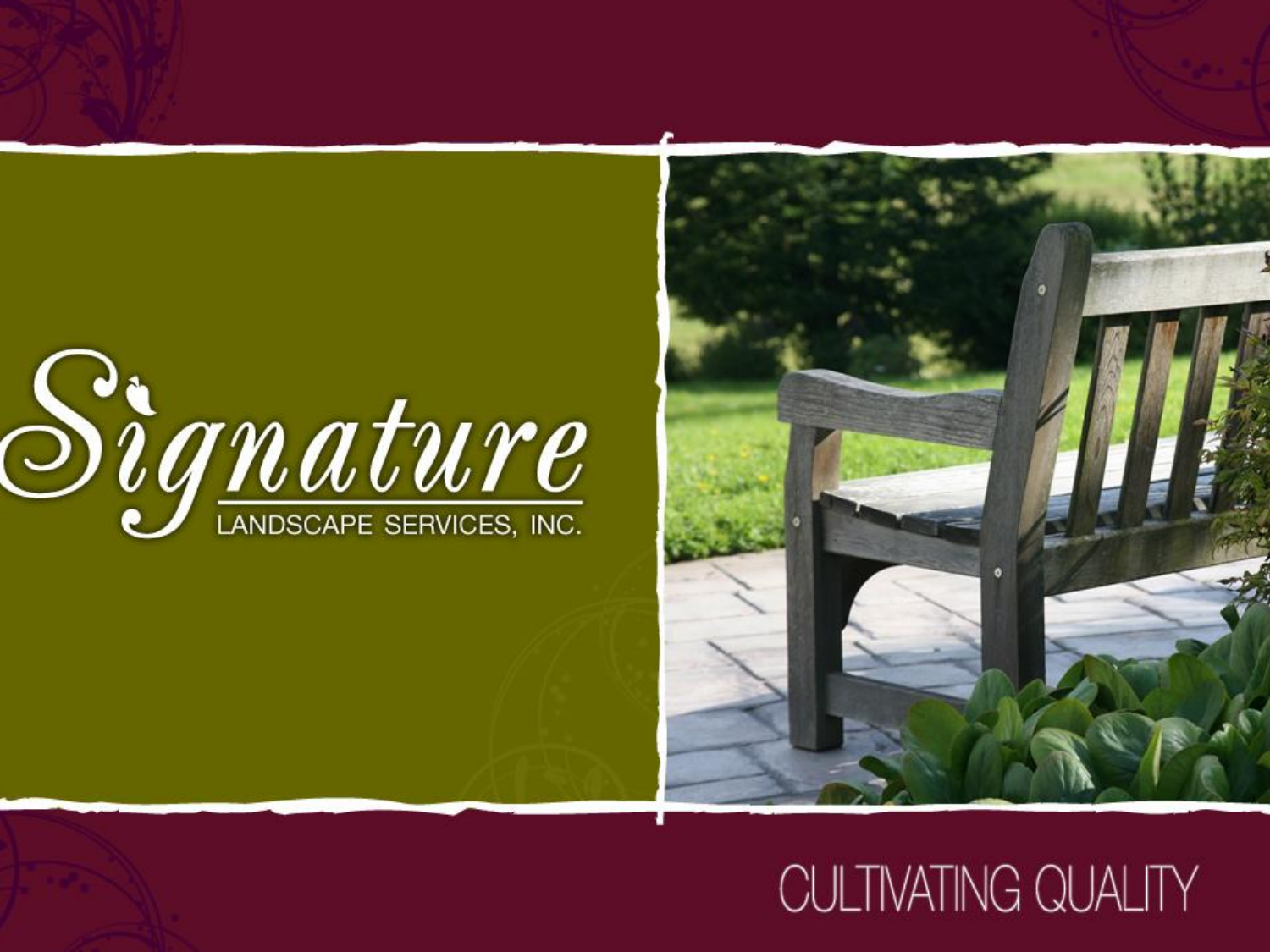



### **Tackling Watering Challenges in the Landscape A Case Study, Will Bailey**



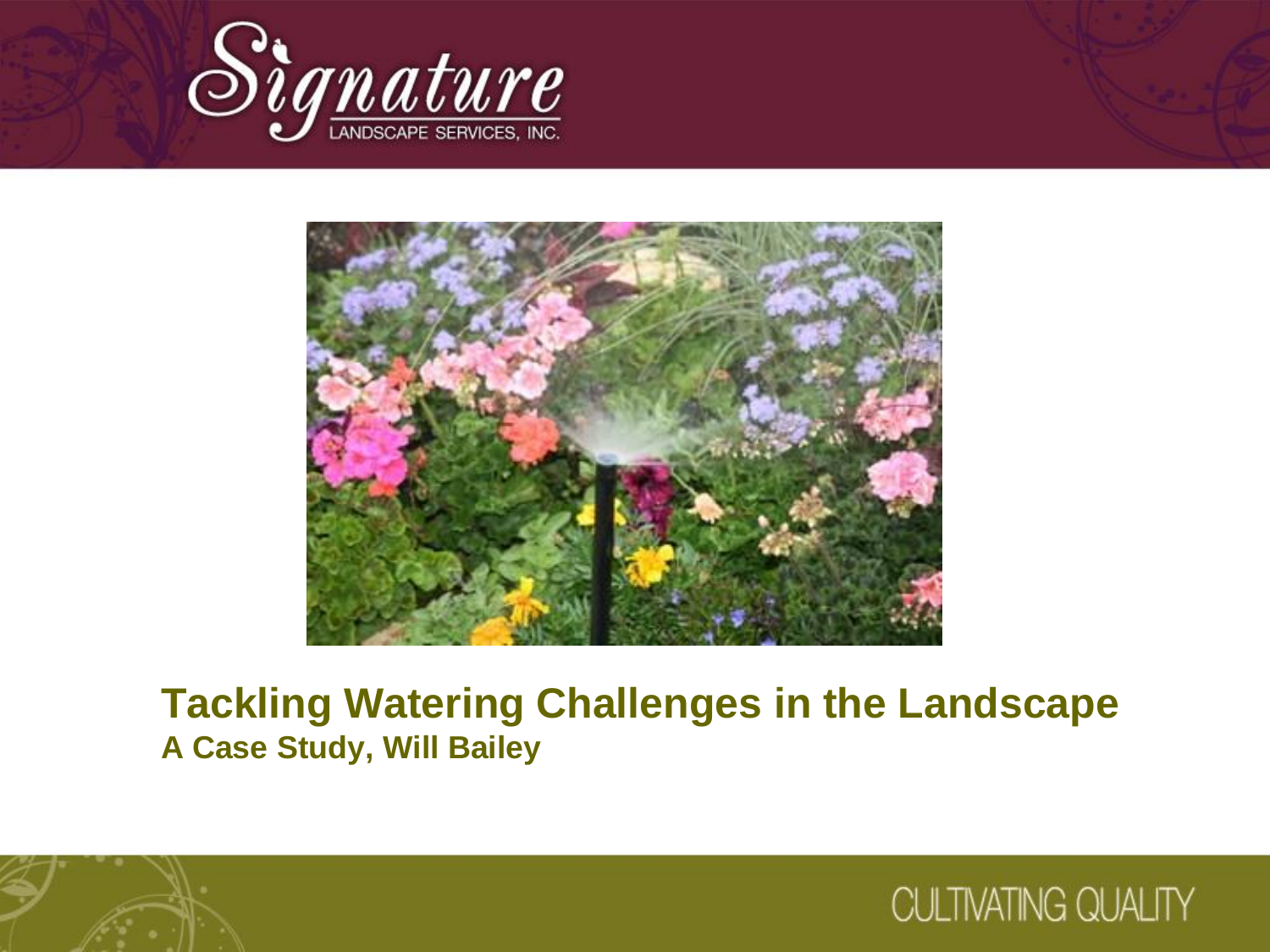



### **Valley Office Park**

Purchased in 2007 by Providence Health Systems, irrigation strategy reduced potable water use by more than 50% helping achieve Gold LEED EB status through the US Green Building Council's certification program.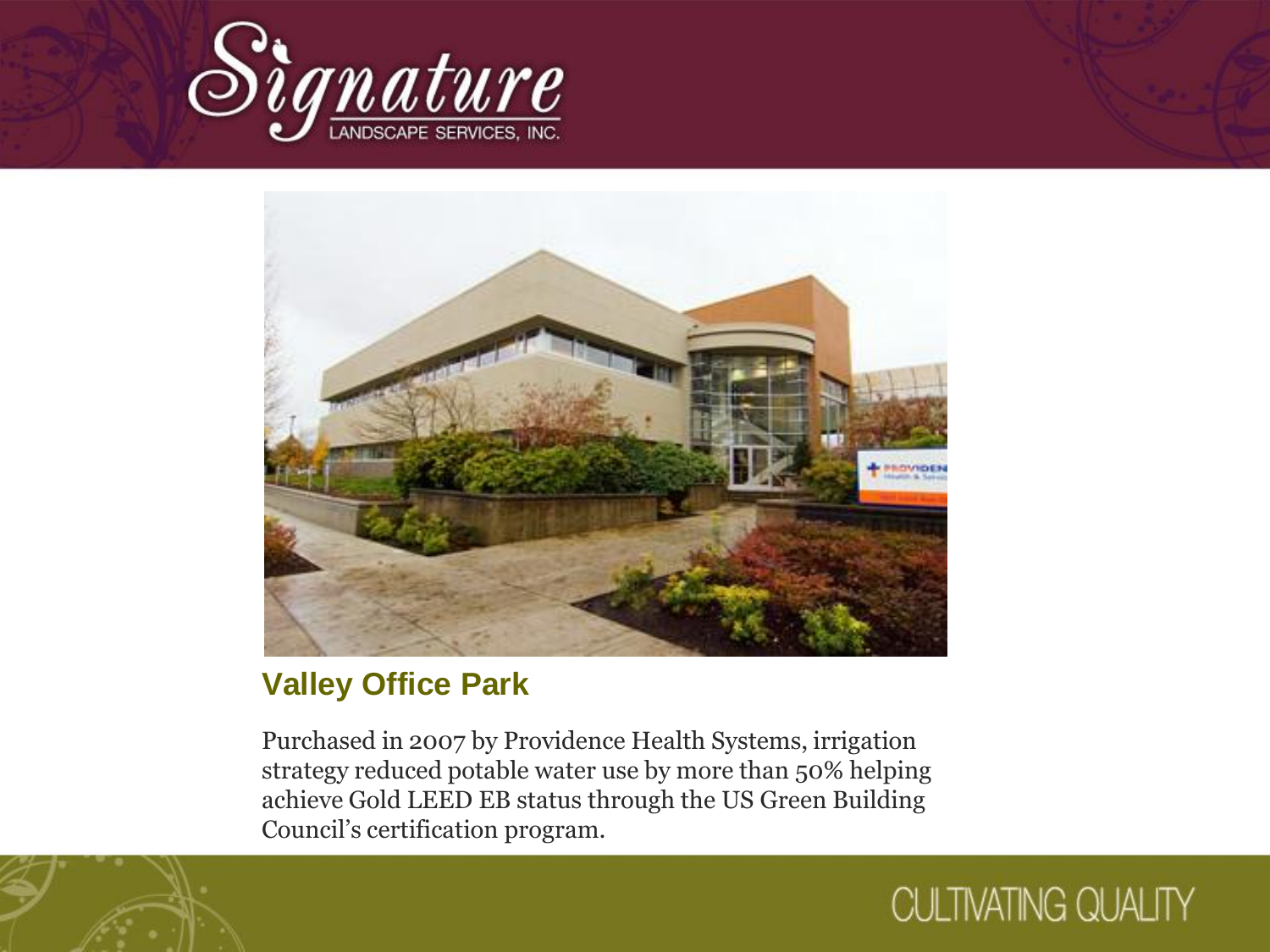

#### Map and Evaluate Existing Irrigation System

|                      | ACCOUNT NAME: Valley Office Park |            |                                             |                                     |                                               |  |  |  |  |
|----------------------|----------------------------------|------------|---------------------------------------------|-------------------------------------|-----------------------------------------------|--|--|--|--|
| DATE: 1/22/01        |                                  |            | DCVA LOCATION: N sides bldgs. A & D in turf |                                     |                                               |  |  |  |  |
|                      | WATER METER LOCATION:            |            |                                             |                                     |                                               |  |  |  |  |
|                      | CONTROLLER TYPE:                 |            |                                             |                                     |                                               |  |  |  |  |
|                      |                                  |            | CONTROLLER LOCATION: N end courtyard in bed |                                     |                                               |  |  |  |  |
|                      | QUICK COUPLER LOCATIONS:         |            |                                             |                                     |                                               |  |  |  |  |
| <b>MASTER VALVE:</b> |                                  |            | <b>RAIN SENSORS:</b>                        | CLOCK:                              |                                               |  |  |  |  |
| ZONE $#$             | HEAD TYPE                        | Plant      |                                             | ZONE LOCATION                       |                                               |  |  |  |  |
| 1                    | Rotor                            | Bed        |                                             | NE bldg. A                          |                                               |  |  |  |  |
| $\overline{2}$       | 1800                             | <b>Bed</b> |                                             | NE parking entry both sides         |                                               |  |  |  |  |
| 3                    | Rotor                            | Turf       |                                             | N and NE sides bldg. A              |                                               |  |  |  |  |
| 4                    | Rotor                            | Bed        |                                             | E side bldg. A                      |                                               |  |  |  |  |
| 5                    | 1800                             | <b>Bed</b> |                                             | E side bldgs. A and B               |                                               |  |  |  |  |
| 6                    | 1800                             | Turf       |                                             | E side bldgs. A and B               |                                               |  |  |  |  |
| $\overline{7}$       | 1800                             | Bed        |                                             | SE side of bldg. B                  |                                               |  |  |  |  |
| 8                    | Rotor/1800 Bed                   |            |                                             |                                     | SE corner bldg. B and kickout island          |  |  |  |  |
| 9                    | 1800                             | Bed        |                                             | Both sides SE entry to parking lot  |                                               |  |  |  |  |
| 10                   | 1800                             | Bed        |                                             | NE corner of courtyard              |                                               |  |  |  |  |
| 11                   | 1800                             | Bed        | NE side by turf center courtyard            |                                     |                                               |  |  |  |  |
| 12                   | 1800                             | Bed        | NE courtyard S end                          |                                     |                                               |  |  |  |  |
| 13                   | 1800                             | Bed        | S courtyard E half                          |                                     |                                               |  |  |  |  |
| 14                   | 1800                             | Turf       | S courtyard W half                          |                                     |                                               |  |  |  |  |
| 15                   | 1800                             | <b>Bed</b> | W courtyard S half                          |                                     |                                               |  |  |  |  |
| 16                   | 1800                             | Bed        |                                             | W courtyard W half                  |                                               |  |  |  |  |
| 17                   | 1800                             | Bed        |                                             | N courtyard W half                  |                                               |  |  |  |  |
| 18                   | 1800                             | <b>Bed</b> |                                             | N courtyard E half                  |                                               |  |  |  |  |
| 19                   | 1800                             | Bed        |                                             | W side courtyard behind water flow  |                                               |  |  |  |  |
| 20                   | 1800                             | Turf       |                                             | Turf middle courtyard               |                                               |  |  |  |  |
| 21                   | Rotor                            | Turf       |                                             | Turf west side of bldg. C           |                                               |  |  |  |  |
| 22                   | 1800                             | <b>Bed</b> |                                             | S side bldg. C and around daycare   |                                               |  |  |  |  |
| 23                   | Rotor                            | Turf       |                                             | S side of bldg. B both side of walk |                                               |  |  |  |  |
| 24                   | 1800                             | Bed        |                                             | A and D breezeway                   |                                               |  |  |  |  |
| 25                   | Rotor                            | Turf       |                                             | N side of bldg. D                   |                                               |  |  |  |  |
| 26                   | Rotor                            | Turf       |                                             | NW corner bldg. D                   |                                               |  |  |  |  |
| 27                   | 1800                             | Bed        |                                             |                                     | Shrubs both sidewalk bldgs. B and C S end     |  |  |  |  |
| 28                   | 1800                             | Bed        |                                             |                                     | Shrubs between C and D W side courtyard entry |  |  |  |  |
| 29                   |                                  |            |                                             |                                     |                                               |  |  |  |  |
| 30                   |                                  |            |                                             |                                     |                                               |  |  |  |  |
| 31                   |                                  |            |                                             |                                     |                                               |  |  |  |  |
| 32                   |                                  |            |                                             |                                     |                                               |  |  |  |  |
| 33                   |                                  |            |                                             |                                     |                                               |  |  |  |  |
| 34                   |                                  |            |                                             |                                     |                                               |  |  |  |  |
| 35                   |                                  |            |                                             |                                     |                                               |  |  |  |  |
| 36                   |                                  |            |                                             |                                     |                                               |  |  |  |  |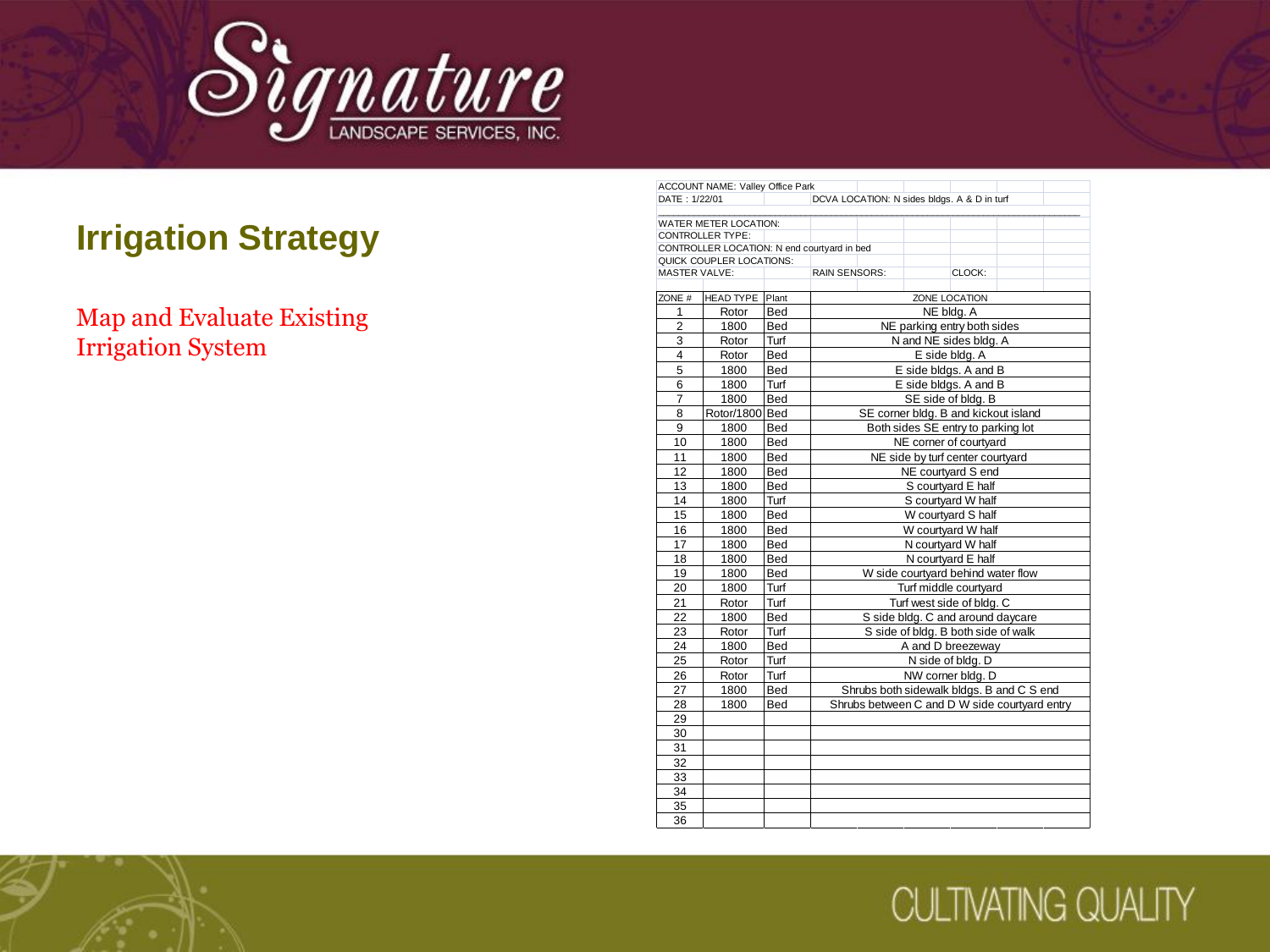

Map and Evaluate Existing Irrigation System

Eliminate Irrigation in Established Areas

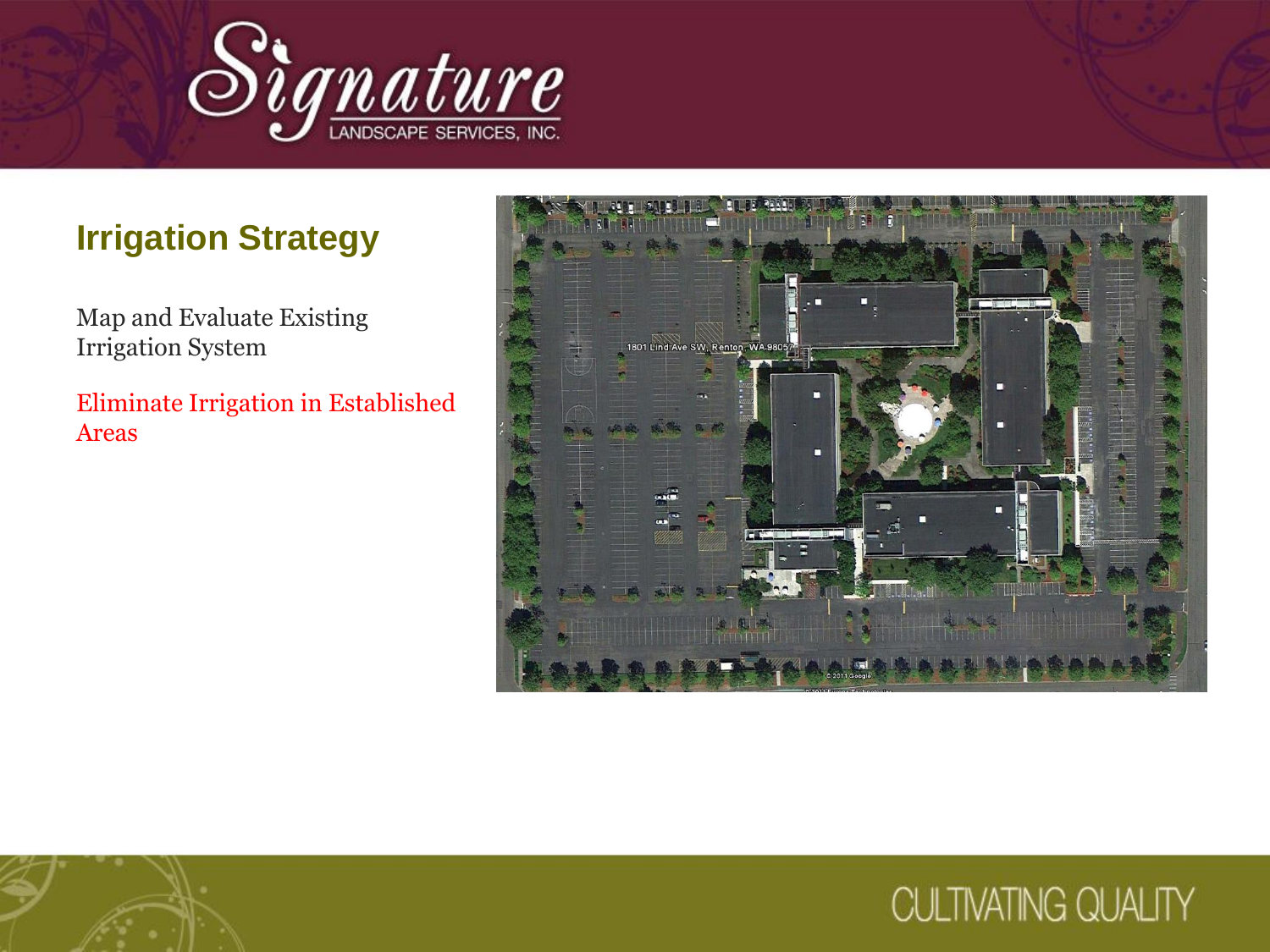

Map and Evaluate Existing Irrigation System

Eliminate Irrigation in Established Areas

Repair/Replace Broken Heads, Nozzles and Lines

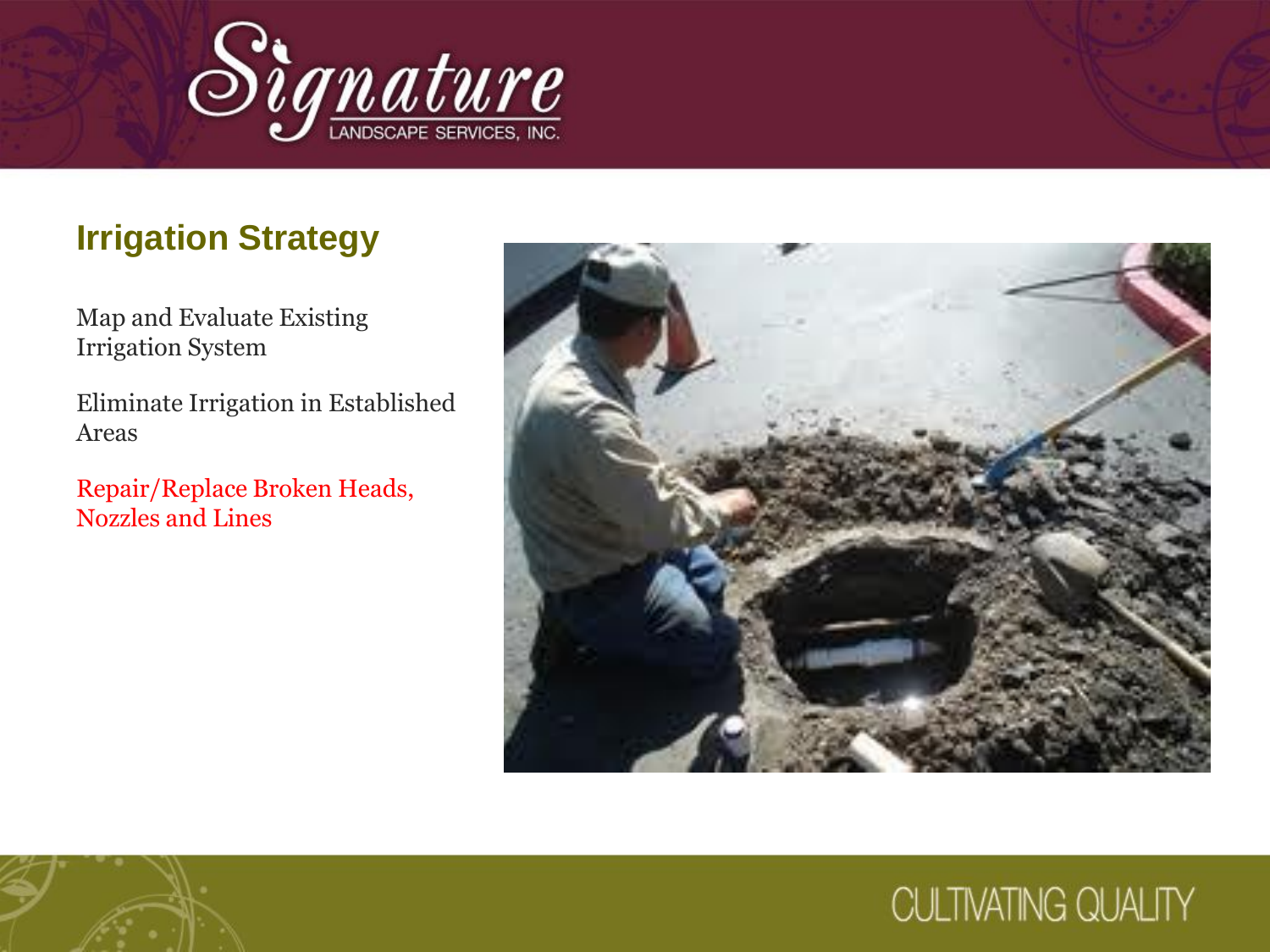

Map and Evaluate Existing Irrigation System

Eliminate Irrigation in Established Areas

Repair/Replace Broken Heads, Nozzles and Lines

Update to Modern Controller & Rain Sensor



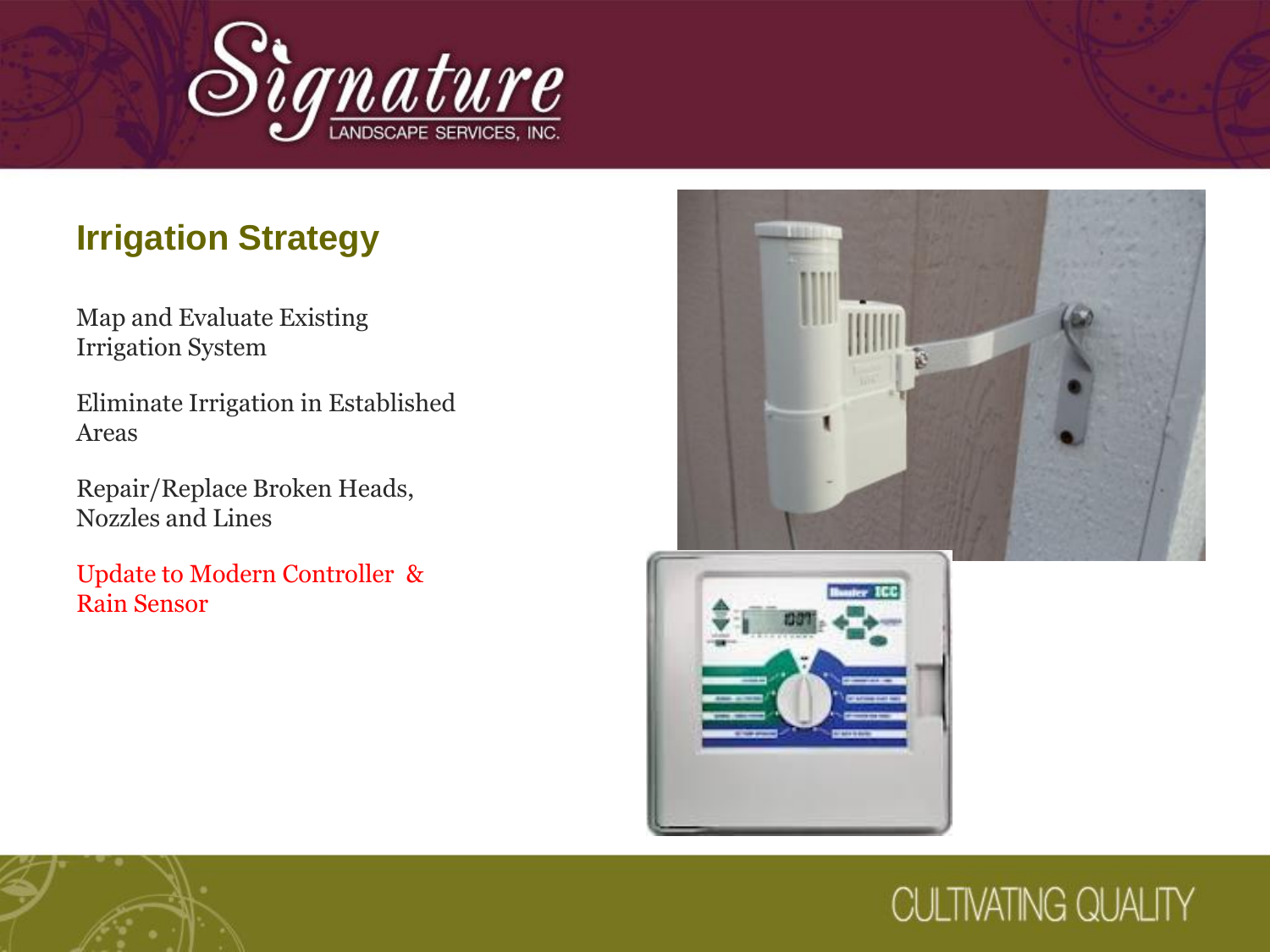

Map and Evaluate Existing Irrigation System

Eliminate Irrigation in Established Areas

Repair/Replace Broken Heads, Nozzles and Lines

Update to Modern Controller & Rain Sensor

Perform an Irrigation Audit to Maximize Distribution Uniformity

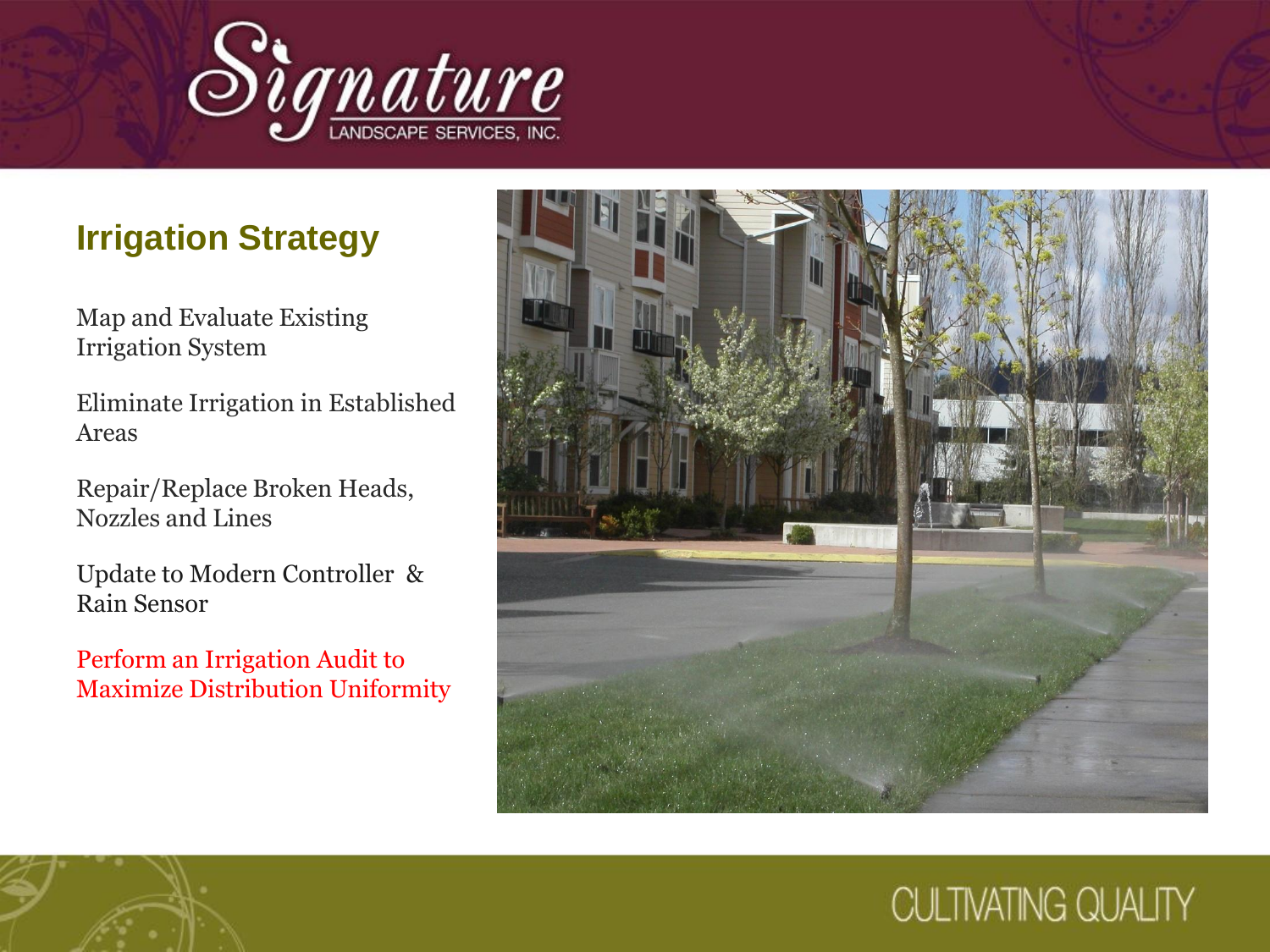

Map and Evaluate Existing Irrigation System

Eliminate Irrigation in Established Areas

Repair/Replace Broken Heads, Nozzles and Lines

Update to Modern Controller & Rain Sensor

Perform an Irrigation Audit to Maximize Distribution Uniformity

Consider an ET Control System





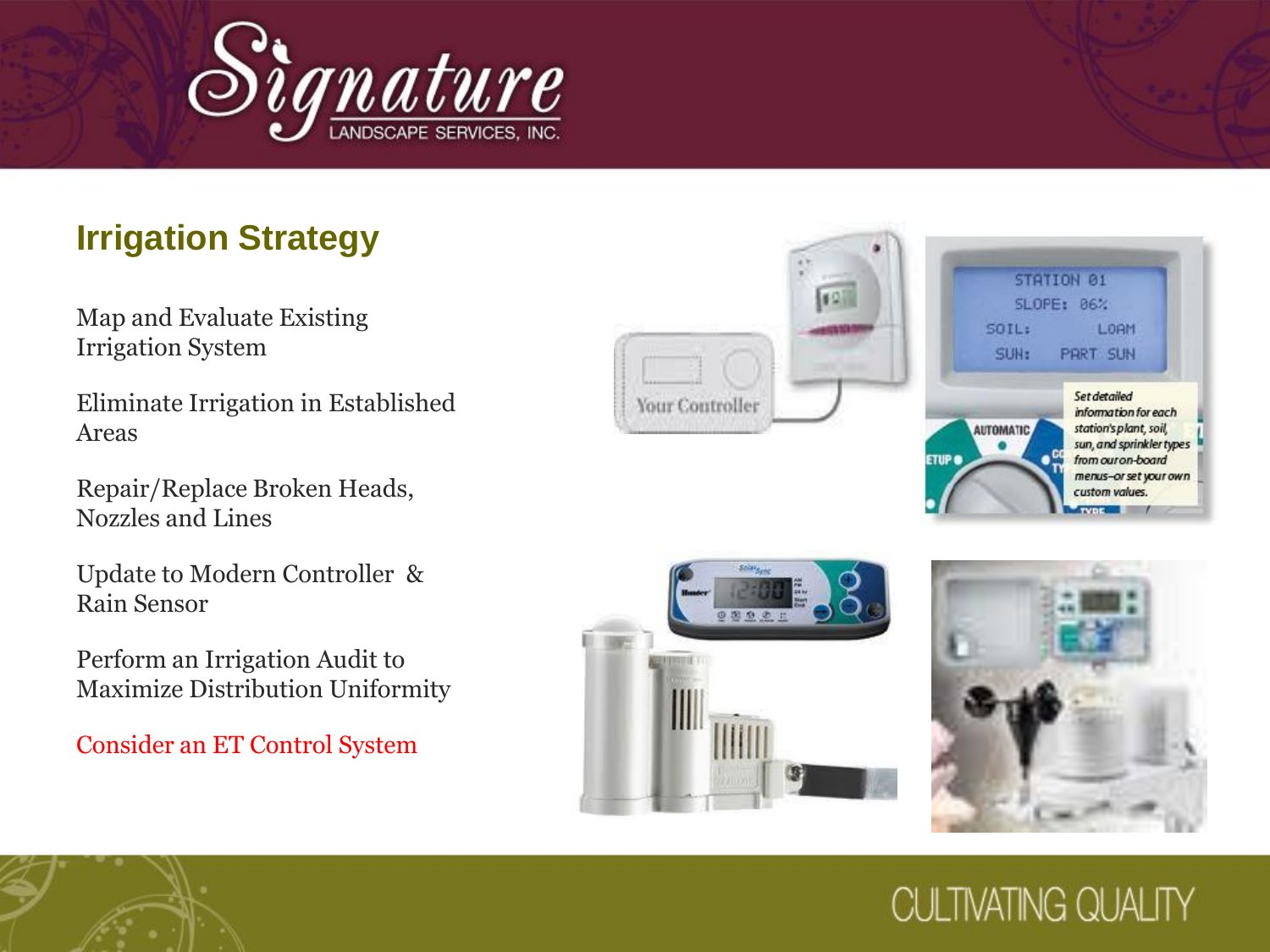

Map and Evaluate Existing Irrigation System

Eliminate Irrigation in Established Areas

Repair/Replace Broken Heads, Nozzles and Lines

Update to Modern Controller & Rain Sensor

Perform an Irrigation Audit to Maximize Distribution Uniformity

Consider an ET Control System

# Understand and Manage Your Total

*Landscaping*

**Calculating Total Water Requirement**

**The Landscape Coefficient Formula**

#### **Evapotranspiration (ET)**

A very commonly used term when discussing irrigation or landscape is evapotranspiration (or ET for short).

#### **What is evapotranspiration?**

Evapotranspiration is the sum of water lost from the soil surface and plant foliage (evaporation) and water used by plants (transpiration). There are a number of factors that affect evapotranspiration including plant species, weather factors and quality of water available to the plant.

#### **Reference Evapotranspiration (ETo)**

A helpful way to quantify weather based data is the calculation of reference evapotranspiration or ET. The best sources for live or real-time ET data are local sources (local weather stations), Cooperative Extension Service, National Weather Service and water purveyors.

 $\begin{array}{ll}\n\textbf{Prigation Structure} & \textbf{First} & \textbf{First} & \textbf{First} & \textbf{First} & \textbf{First} & \textbf{First} & \textbf{First} & \textbf{First} & \textbf{First} & \textbf{First} & \textbf{First} & \textbf{First} & \textbf{First} & \textbf{First} & \textbf{First} & \textbf{First} & \textbf{First} & \textbf{First} & \textbf{First} & \textbf{First} & \textbf{First} & \textbf{First} & \textbf{First} & \textbf{First} & \textbf{First} & \textbf{First} & \textbf{First} & \textbf{First} & \textbf{First}$ The reference ET, commonly called ET(o), is expressed in terms of a depth of water per some unit of time. Example: inches per: day, week, month or year. The following table show ETo (monthly) for Colusa and Santa Monica. (courtesy of CIMIS). As you can see, the ET values change monthly based upon how much water the plant (in this case turf) uses in a month. The hotter the month, the more water the plant will use.

| Number | Name         | Region            |  |
|--------|--------------|-------------------|--|
| 32     | Colusa       | Sacramento Valley |  |
| lgg    | Santa Monica | Los Angeles Basin |  |

| Stn | Jan  | Feb  | Mar  | Apr  | May  | Jun  | Jul  | Aug  | Sep  | Oct  | Nov  | Dec  |
|-----|------|------|------|------|------|------|------|------|------|------|------|------|
| 32  | 0.95 | 1.73 | 3.42 | 5.03 | 6.43 | 7.62 | 8.34 | 7.23 | 5.35 | 3.78 | 1.79 | 1.01 |
| 99  | .79  | 2.12 | 3.30 | 4.49 | 4.73 | 5.03 | 5.40 | 5.38 | 3.94 | 3.40 | 2.42 | 2.2  |

**CULTIVATING QUALITY** 

#### **Why is ET important?**

Evapotranspiration or reference ETo, is an important reference point for irrigation water use calculations. It represents a specific rate of use in response to local weather conditions.

**Example of ET in use.**

#### **Problem**

Determine the **Plant Water Requirement** for Acacia redolens planted at 15" spacing on center.

Location is a garden setting surrounded on three sides by four story concrete buildings in Los Angeles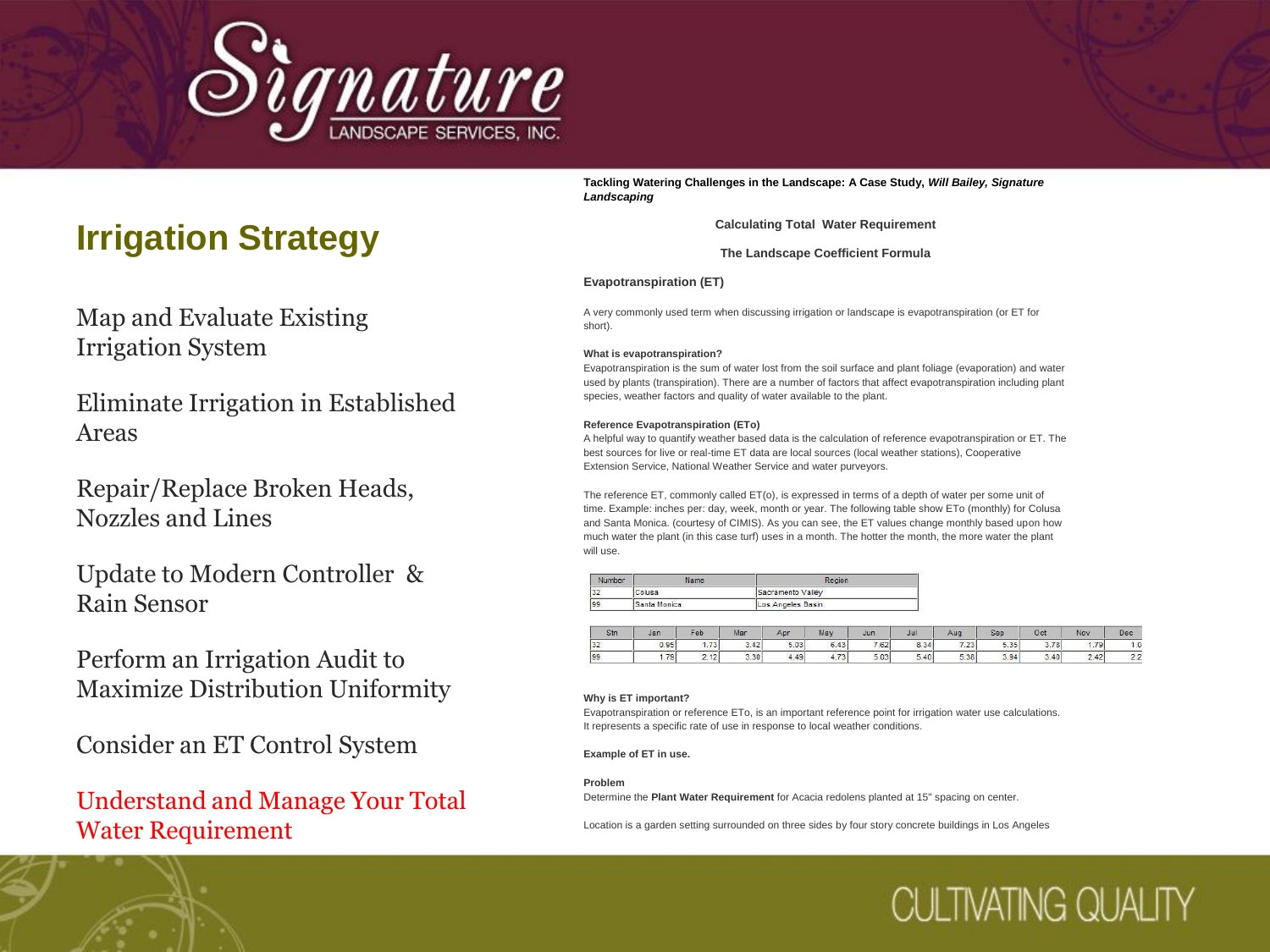

### **Evapotranspiration ET(o)**

Evapotranspiration is the sum of water lost from the soil surface and plant foliage (evaporation) and water used by plants (transpiration).

A helpful way to quantify weather based data is the calculation of reference evapotranspiration or ET(o). The best sources for live or real-time ET data are local sources (local weather stations), Cooperative Extension Service, National Weather Service and water purveyors as expressed in the table below. Values in the table are expressed as inches of water per month.

| Number | Name         | Region            |  |
|--------|--------------|-------------------|--|
| 32     | Colusa       | Sacramento Valley |  |
| 99     | Santa Monica | Los Angeles Basin |  |

| Stn. | Jan  | Feb  | Mar  | Apr  | May  | Jun  | Jul  | Aug  | Sep  | Oct  | Nov  | <b>Dec</b> | <b>Total</b> |
|------|------|------|------|------|------|------|------|------|------|------|------|------------|--------------|
| 32   | 0.95 | 1.73 | 3.42 | 5.03 | 6.43 | 7.62 | 8.34 | 7.23 | 5.35 | 3.78 | 1.79 | .08        | 52.75        |
| 99   | .79  | 2.12 | 3.30 | 4.49 | 4.73 | 5.03 | 5.40 | 5.38 | 3.94 | 3.40 | 2.42 | 2.22       | 44.22        |

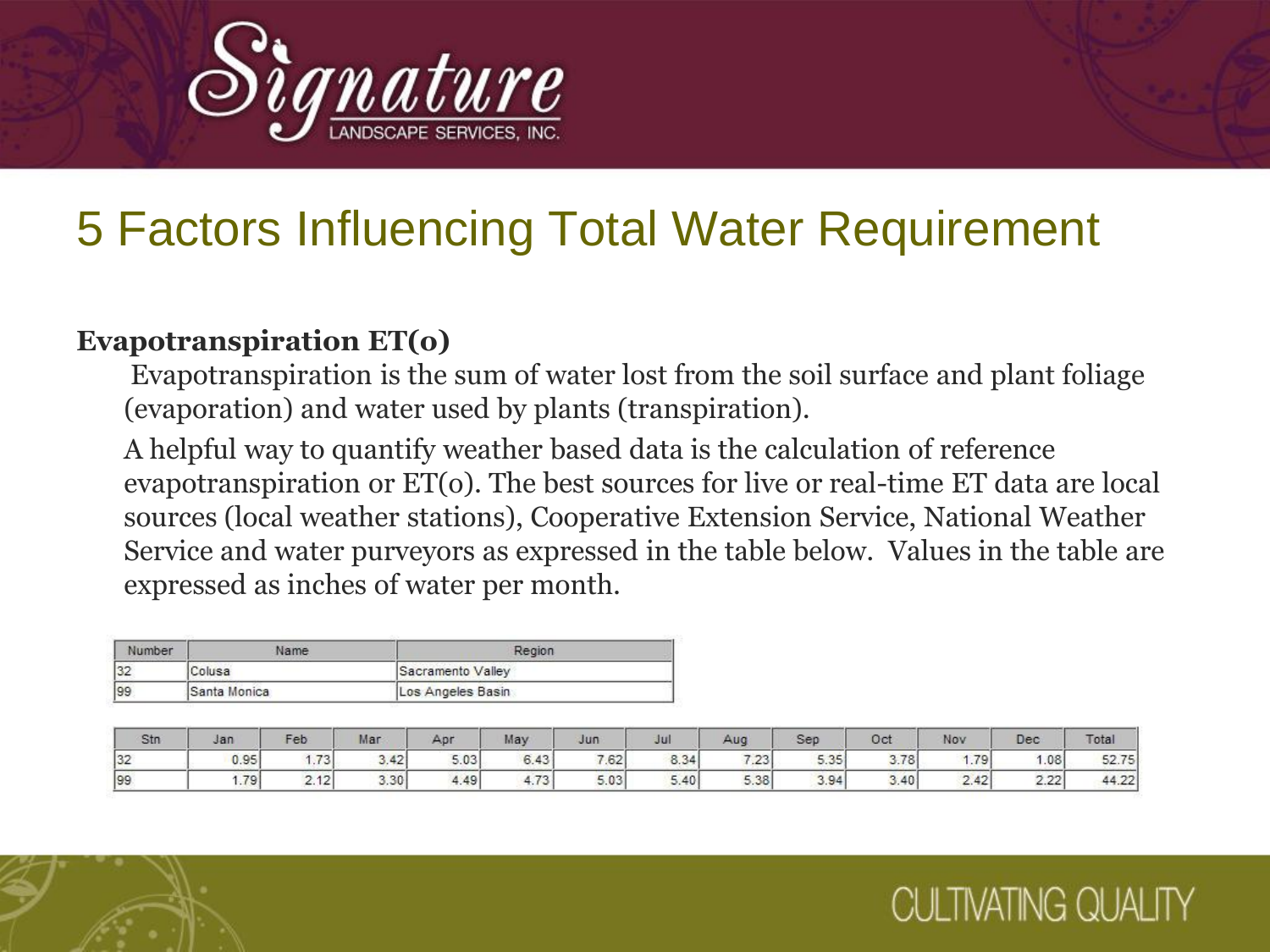

### **Species Factor K(s)**

Species Factor K(s) will vary considerably in their transpiration rates. Values for species factor are available through local sources such as Cooperative Extension Service. Water Use Classification of Landscape Species (WUCOLS) is a good resource.

 Because there is such a range of water usage among different plants, the water use is divided into three groups: low, medium and high. This is shown in the table below:

| <b>VEGETATION</b> | <b>HIGH</b> | <b>MEDIUM</b> | LOW  |  |  |
|-------------------|-------------|---------------|------|--|--|
| Trees             | 0.90        | 0.50          | 0.20 |  |  |
| Shrubs            | 0.70        | 0.50          | 0.20 |  |  |
| Ground cover      | 0.90        | 0.50          | 0.20 |  |  |
| Mixed             | 0.90        | 0.50          | 0.20 |  |  |
| Turfgrass         | 0.80        | 0.70          | 0.60 |  |  |

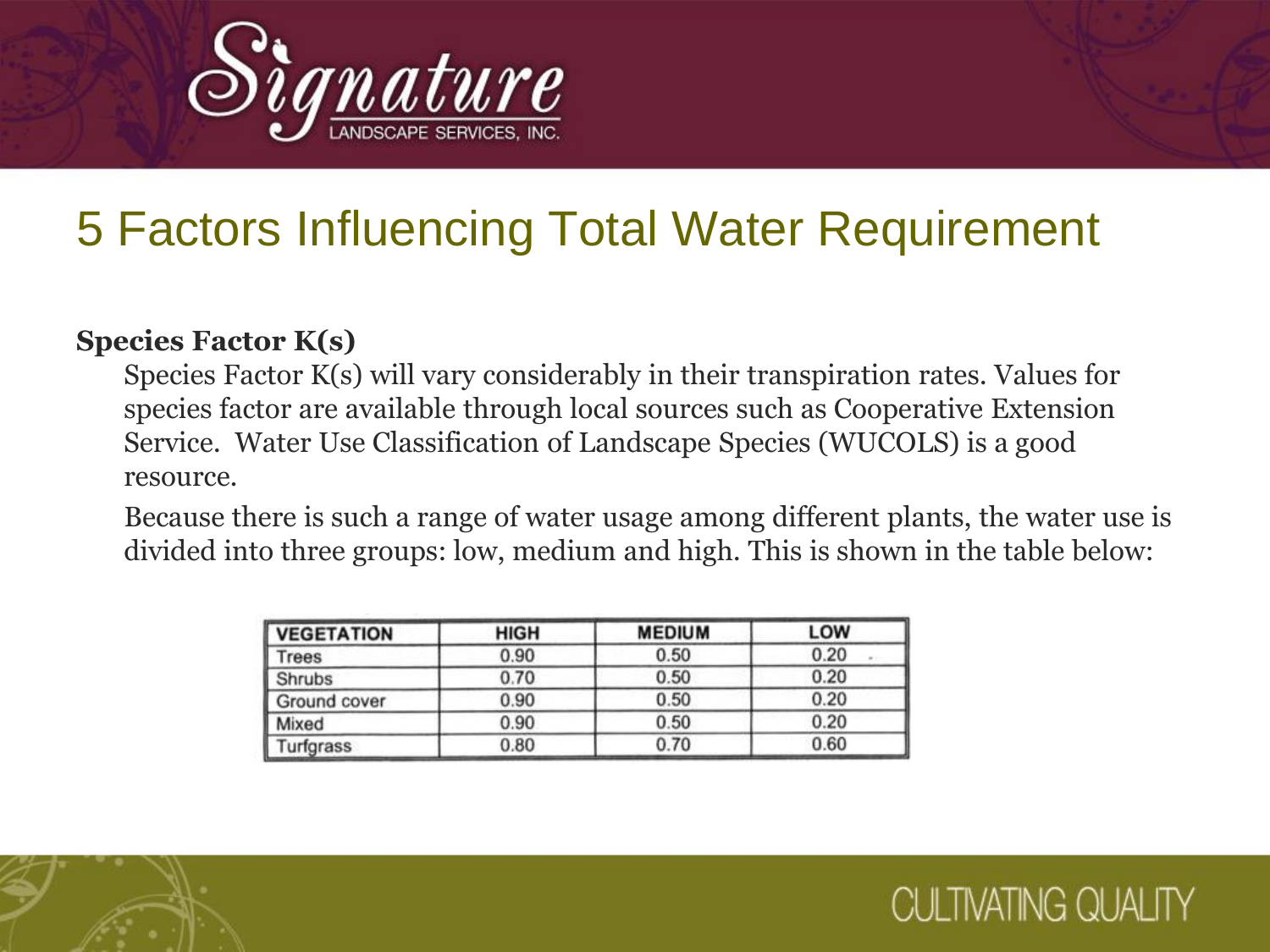

#### **Density Factor K(d)**

Landscapes can also vary in density. Leaf surface is often less in newly planted landscape than mature landscapes and will use less water. The total water loss from dense planting most likely will be higher due to the greater total leaf area for the site. We then assign a higher density factor to these areas.

| <b>VEGETATION</b> | <b>HIGH</b> | <b>MEDIUM</b> | <b>LOW</b> |
|-------------------|-------------|---------------|------------|
| <b>Trees</b>      | 1.30        | 1.00          | 0.50       |
| <b>Shrubs</b>     | 1.10        | 1.00          | 0.50       |
| Ground cover      | 1.10        | 1.00          | 0.50       |
| <b>Mixed</b>      | 1.30        | 1.10          | 0.60       |
| Turfgrass         | 1.00        | 1.00          | 0.60       |

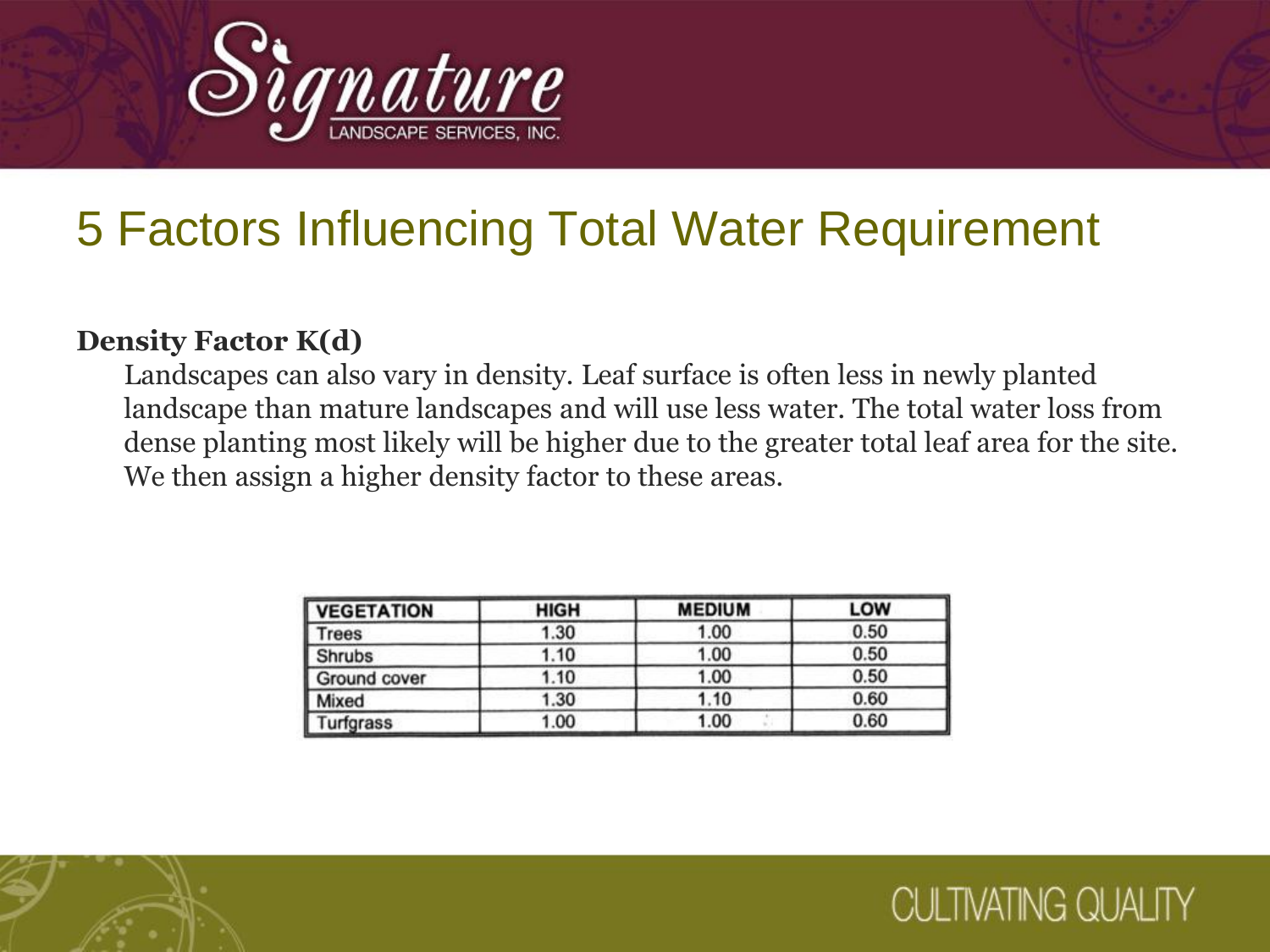

#### **Microclimate Factor K(mc)**

The environment may also play a role in landscape water use as well. A medium microclimate area is where buildings, pavement, slopes, shade and reflection do not influence the site. In these conditions  $K(mc) = 1$ . A high microclimate conation is where the landscape is surrounded (or affected) by heat-absorbing surfaces, reflecting or high wind conditions. In these cases, K(mc) could be as high as 1.4. A low microclimate is where a planting area is in shade or protected from the wind. This area will have a  $K(mc) = .5$ .

| <b>VEGETATION</b> | <b>HIGH</b> | <b>MEDIUM</b> | LOW  |
|-------------------|-------------|---------------|------|
| Trees             | 1.40        | 1.00          | 0.50 |
| <b>Shrubs</b>     | 1.30        | 1.00          | 0.50 |
| Ground cover      | 1.20        | 1.00          | 0.50 |
| Mixed             | 1.40        | 1.00          | 0.50 |
| Turfgrass         | 1.20        | 1.00          | 0.80 |

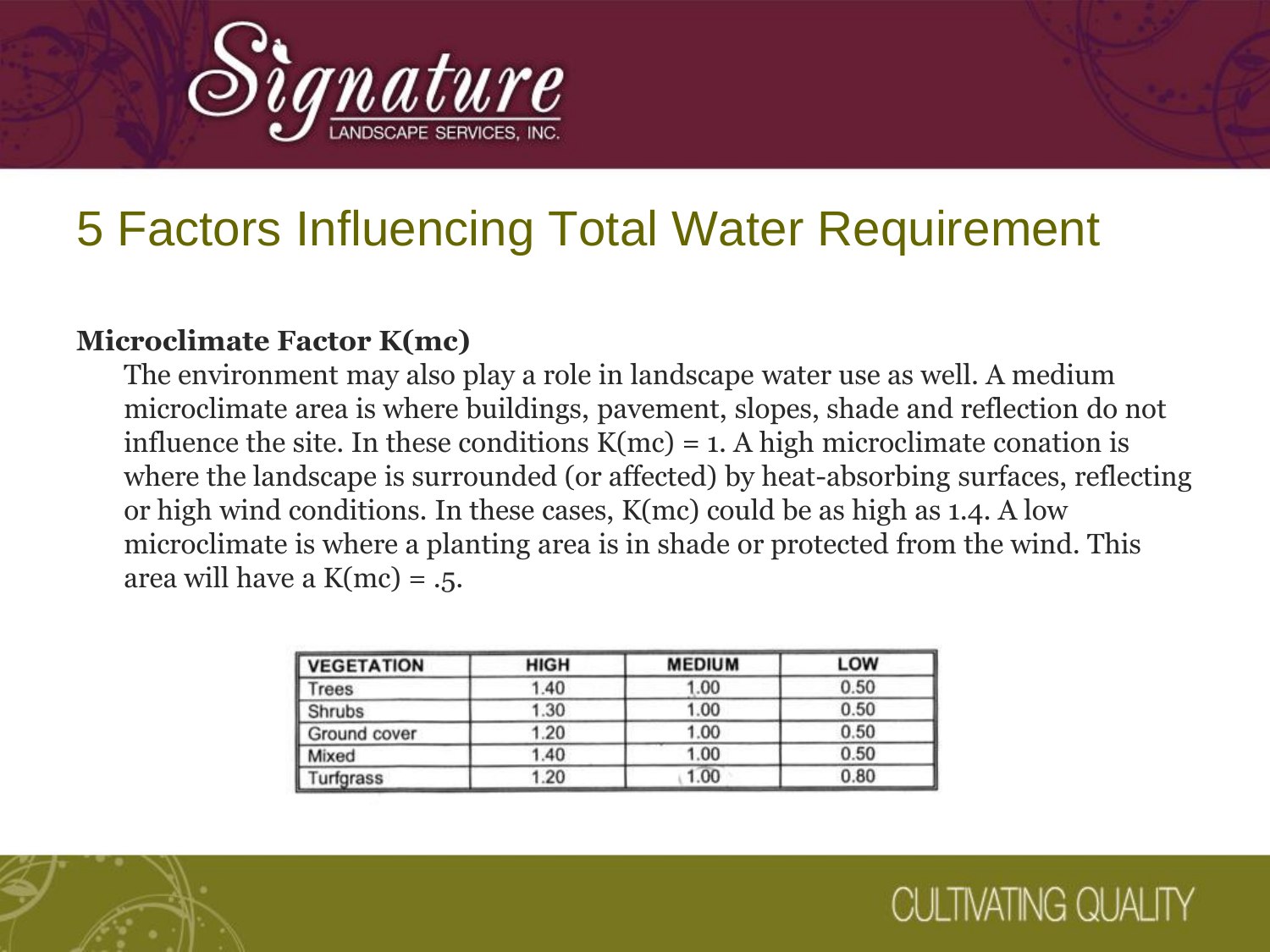

#### **Irrigation System Efficiency (IE)**

Distribution Uniformity describes an irrigation system's ability to deliver water uniformly over an area. Distribution Uniformity can be determined through an irrigation audit by a landscape irrigation auditor in which catch cans are placed and measured in the landscape. A range of 50% to 80% is typical per the table below.

| <b>Rating of</b><br><b>Distribution</b><br><b>Uniformity</b><br><b>(DU)</b> | <b>Excellent %</b> | Very Good %   Good % |     | Fair % | Poor % |
|-----------------------------------------------------------------------------|--------------------|----------------------|-----|--------|--------|
| <b>Fixed Spray</b>                                                          | 75%                | 65%                  | 55% | 50%    | 40%    |
| <b>Gear Rotors</b>                                                          | 80%                | 70%                  | 65% | 60%    | 50%    |
| Impact                                                                      | 80%                | 70%                  | 65% | 60%    | 50%    |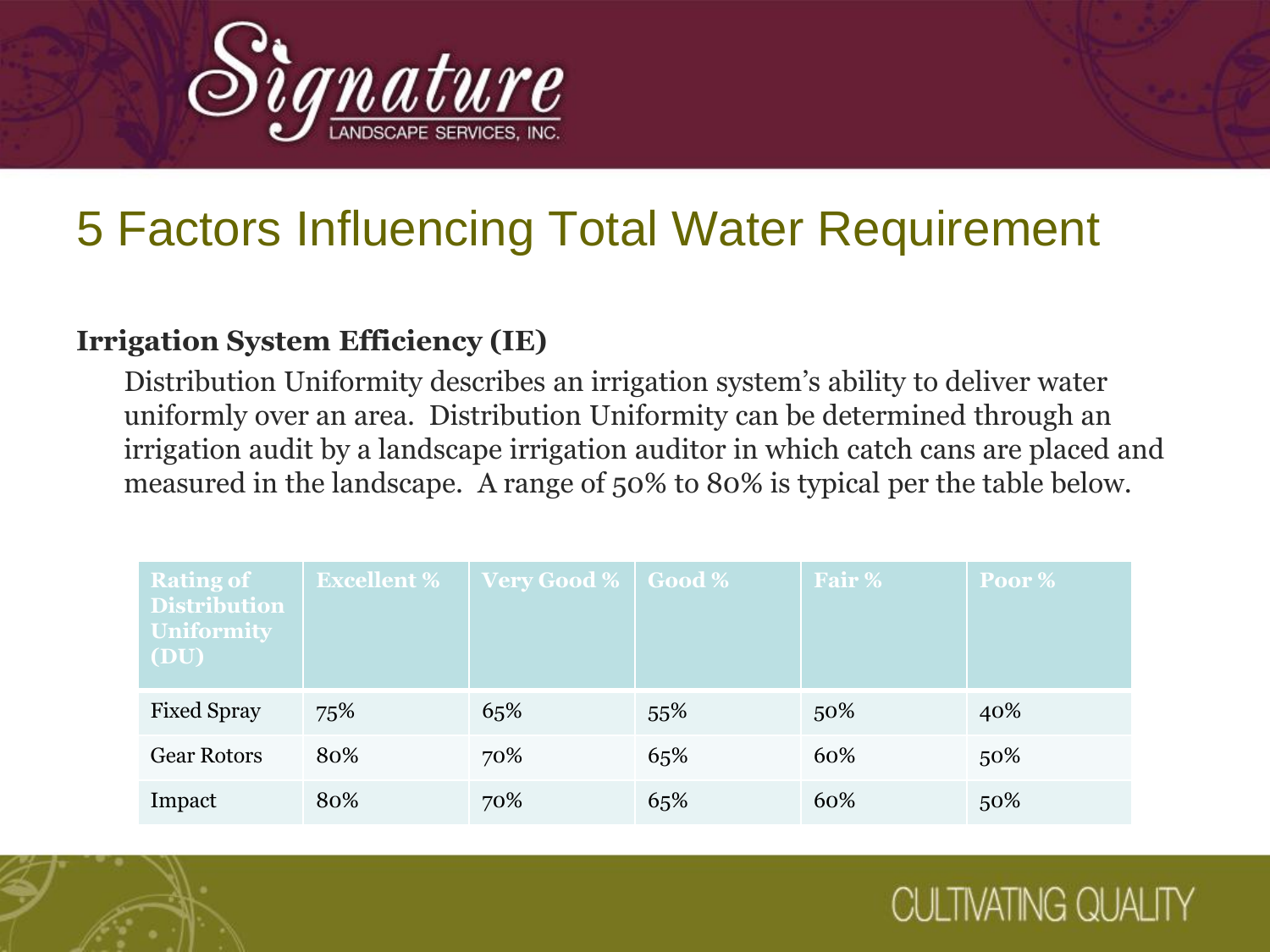

 **TWR=(Et(o) x K(s) x K(d) x K(mc))/IE** 

#### **Where**

- **TWR = Total Water Requirement Et(o) = Reference Evapotranspiration K(s) = Species Factor K(d) = Density Factor**
- **K(mc) = Microclimate Factor**
- **IE = Irrigation Efficiency**

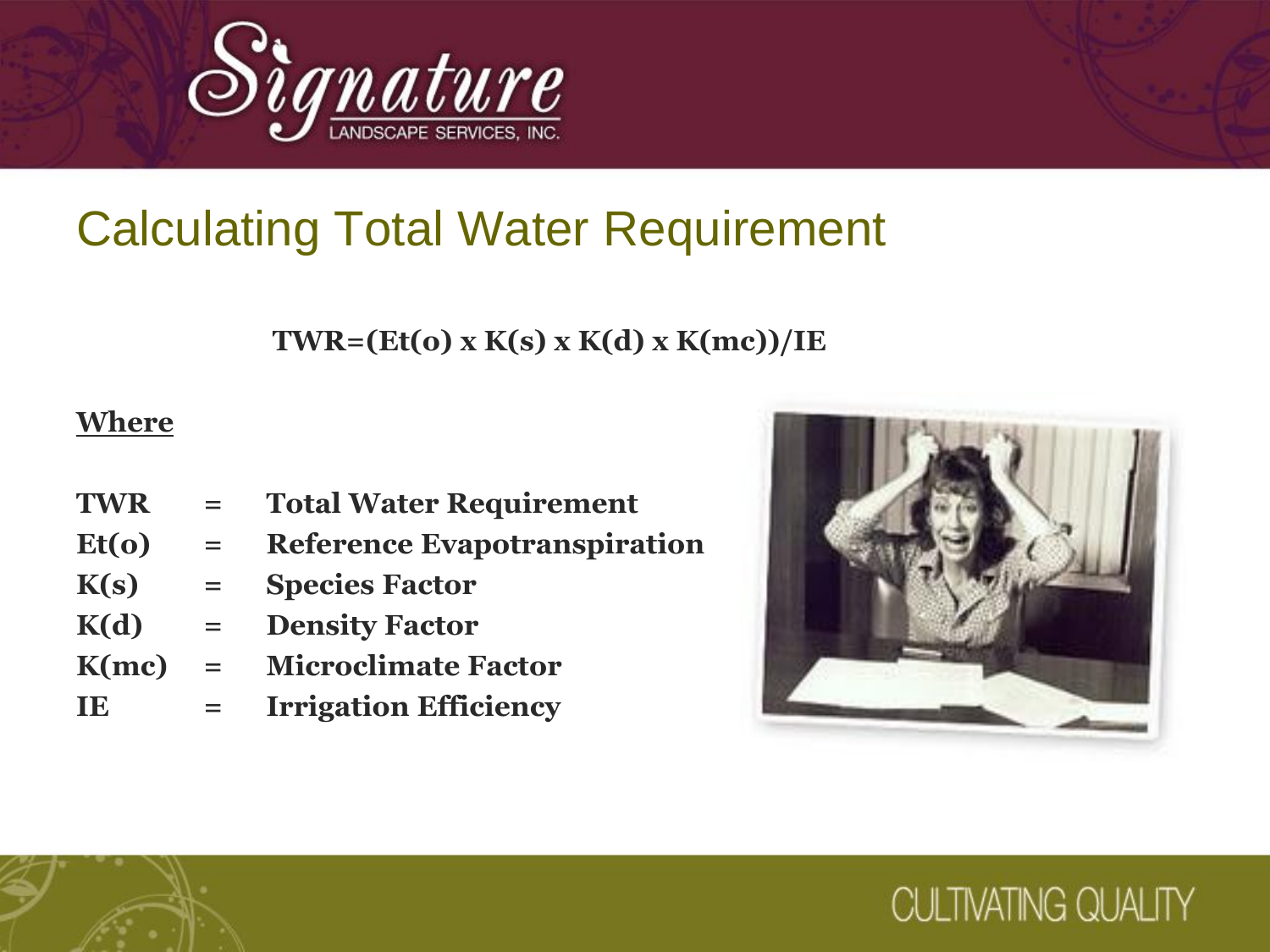

### **TWR=(Et(o) x K(s) x K(d) x K(mc))/IE**

### **Reference Evapotranspiration Et(o)**

| Number | Name         | Region            |  |
|--------|--------------|-------------------|--|
| 32     | Colusa       | Sacramento Valley |  |
| 99     | Santa Monica | Los Angeles Basin |  |

| Stn | Jan  | Feb  | Mar  | Apr  | May       | Jun  | Jul  | Aug  | Sep  | Oct  | Nov                       | Dec  | Total |
|-----|------|------|------|------|-----------|------|------|------|------|------|---------------------------|------|-------|
| 32  | 0.95 | .73  | 3.42 | 5.03 | 6.43      | 7.62 | 9.2A | 7.23 | 5.35 | 3.78 | .79                       | .08  | 52.75 |
| 199 | .79  | 2.12 | 3.30 | 4.49 | 4.72<br>. | 5.03 | 5.40 | 5.38 | 3.94 | 3.40 | $\sim$<br>42'<br><u>.</u> | 2.22 | 44.22 |

**CULTIVATING QUALITY** 

#### **Therefore**

**TWR=(5.40 in/mo x K(s) x K(d) x K(mc))/IE**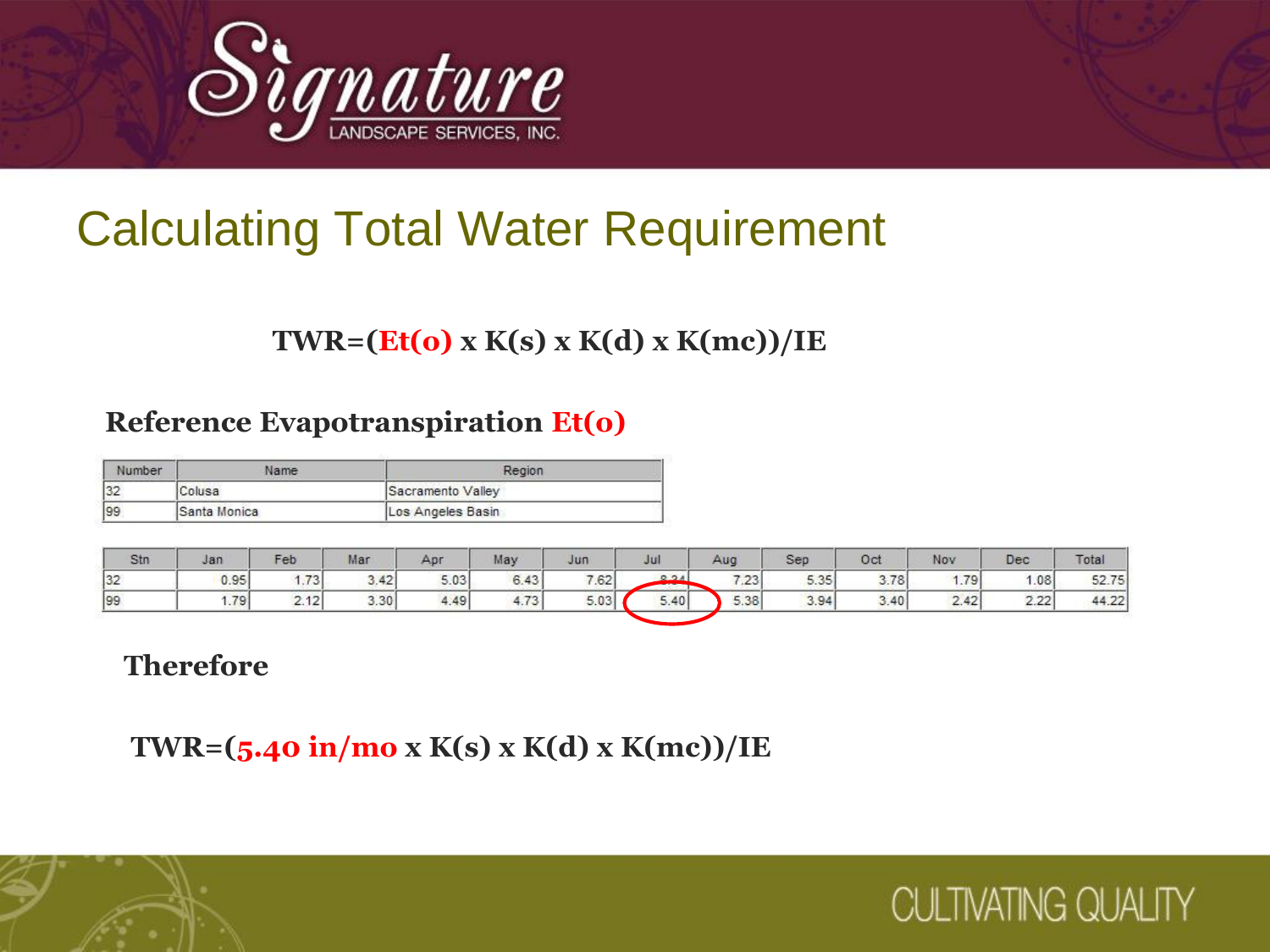

### **TWR=(Et(o) x K(s) x K(d) x K(mc))/IE**

### **Species Factor K(s)**

| <b>VEGETATION</b> | HIGH | <b>MEDIUM</b>  | LOW  |
|-------------------|------|----------------|------|
| Trees             | 0.90 | 0.50<br>$-100$ | 0.20 |
| <b>Shrubs</b>     | 0.70 | 0.50           | 0.20 |
| Ground cover      | 0.90 | $ -$<br>U.JU   | 0.20 |
| Mixed             | 0.90 | 0.50           | 0.20 |
| Turfgrass         | 0.80 | 0.70           | 0.60 |

#### **Therefore**

**TWR=(5.40 in/mo x .5 x K(d) x K(mc))/IE**

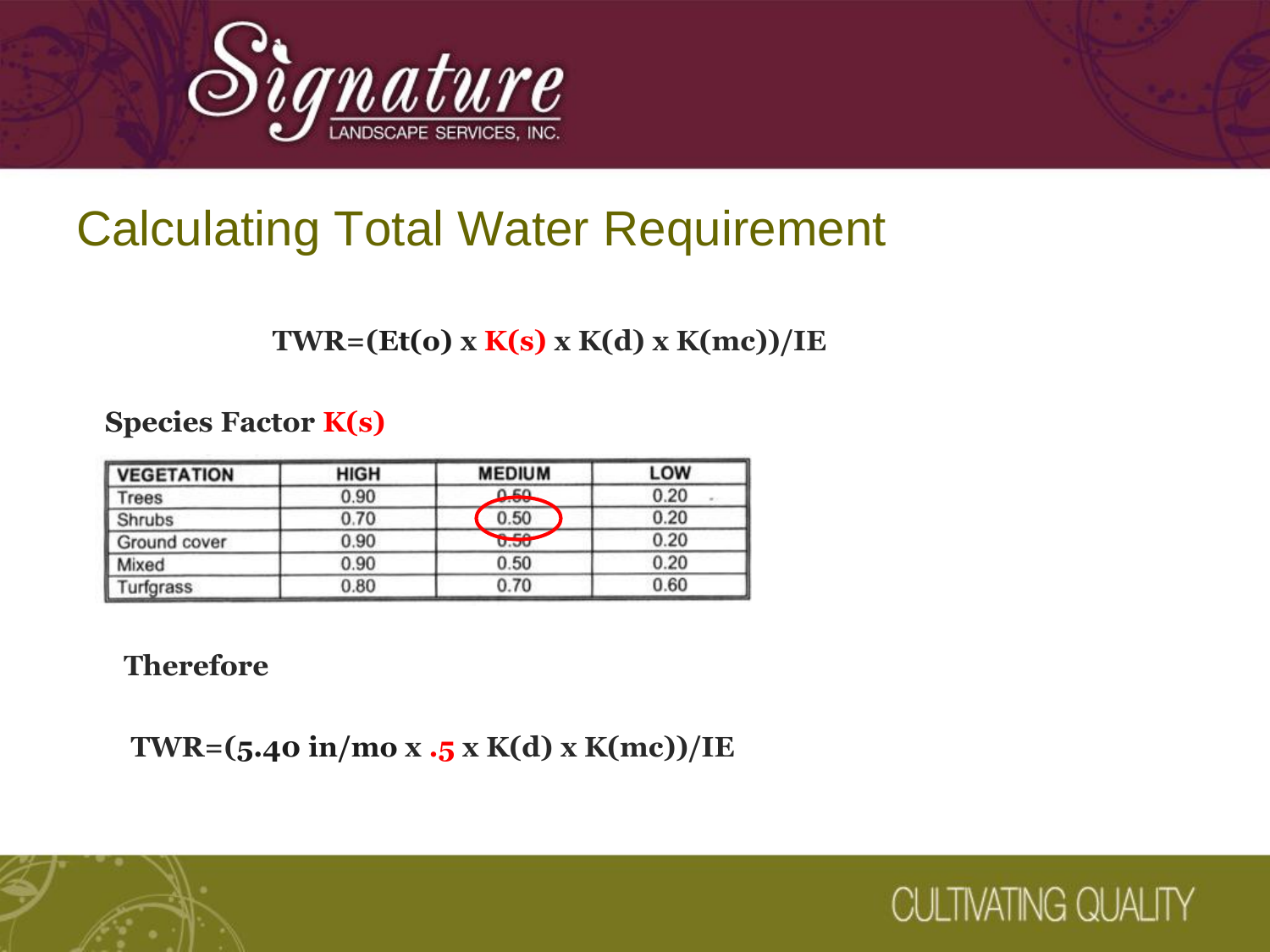

### **TWR=(Et(o) x K(s) x K(d) x K(mc))/IE**

#### **Density Factor K(d)**

| <b>VEGETATION</b> | <b>HIGH</b>           | <b>MEDIUM</b> | <b>LOW</b> |  |
|-------------------|-----------------------|---------------|------------|--|
| Trees             | 1.30                  | 1.00          | 0.50       |  |
| <b>Shrubs</b>     | 1.40<br><b>TIME</b>   | 1.00          | 0.50       |  |
| Ground cover      | 1.10                  | 1.00          | 0.50       |  |
| Mixed             | $\sim$<br><b>UG.1</b> | 1.10          | 0.60       |  |
| Turfgrass         | 1.00                  | 1.00          | 0.60       |  |

#### **Therefore**

**TWR=(5.40 in/mo x .5 x 1.10 x K(mc))/IE**

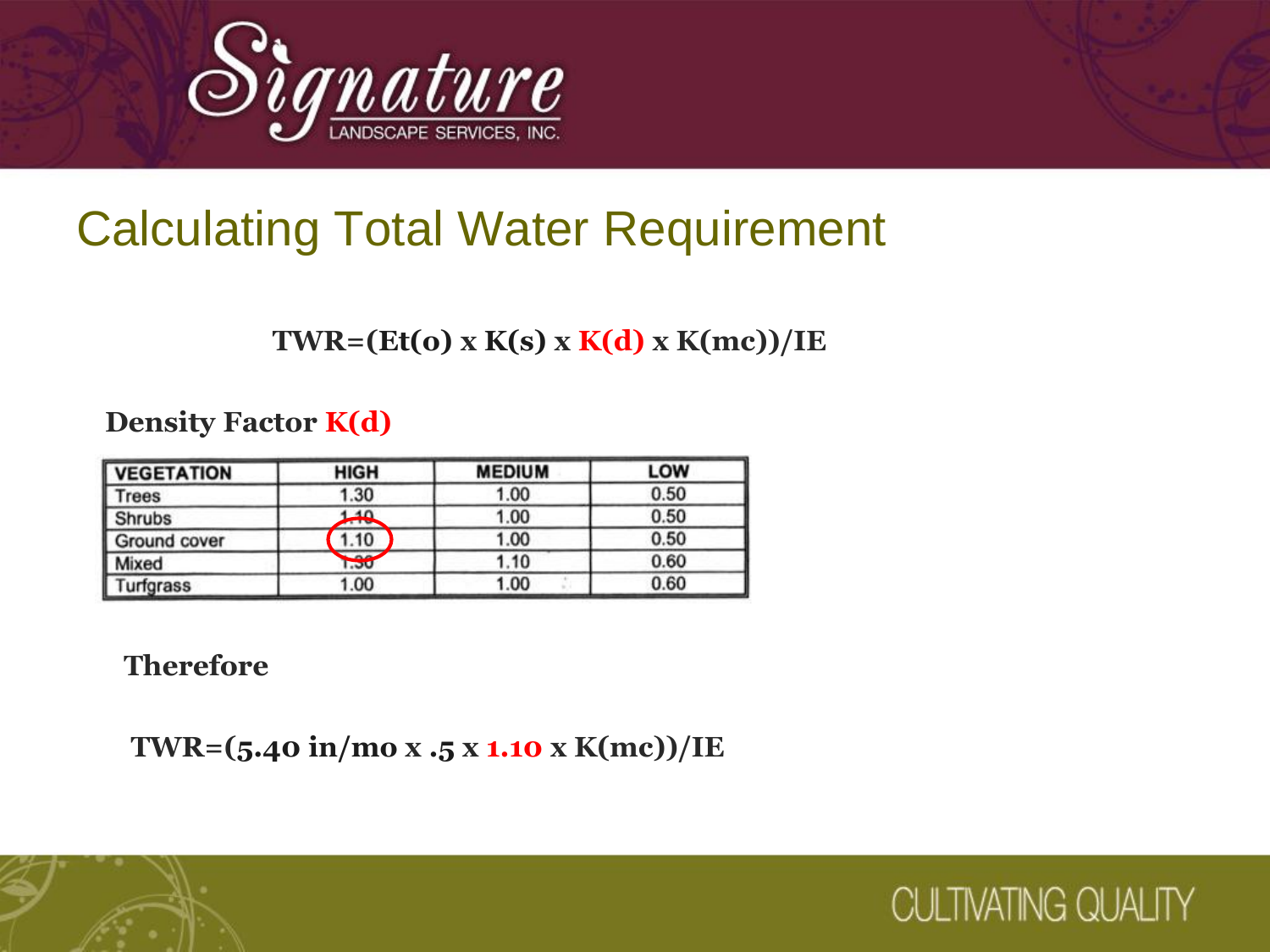

### **TWR=(Et(o) x K(s) x K(d) x K(mc))/IE**

### **Microclimate Factor K(mc)**

| <b>VEGETATION</b> | <b>HIGH</b> | <b>MEDIUM</b> | LOW  |
|-------------------|-------------|---------------|------|
| Trees             | $+40$       | 1.00          | 0.50 |
| Shrubs            | 1.30        | 1.00          | 0.50 |
| Ground cover      | 1.20        | 1.00          | 0.50 |
| Mixed             | 1.40        | 1.00          | 0.50 |
| Turfgrass         | 1.20        | 1.00          | 0.80 |

#### **Therefore**

**TWR=(5.40 in/mo x .5 x 1.10 x 1.30)/IE**

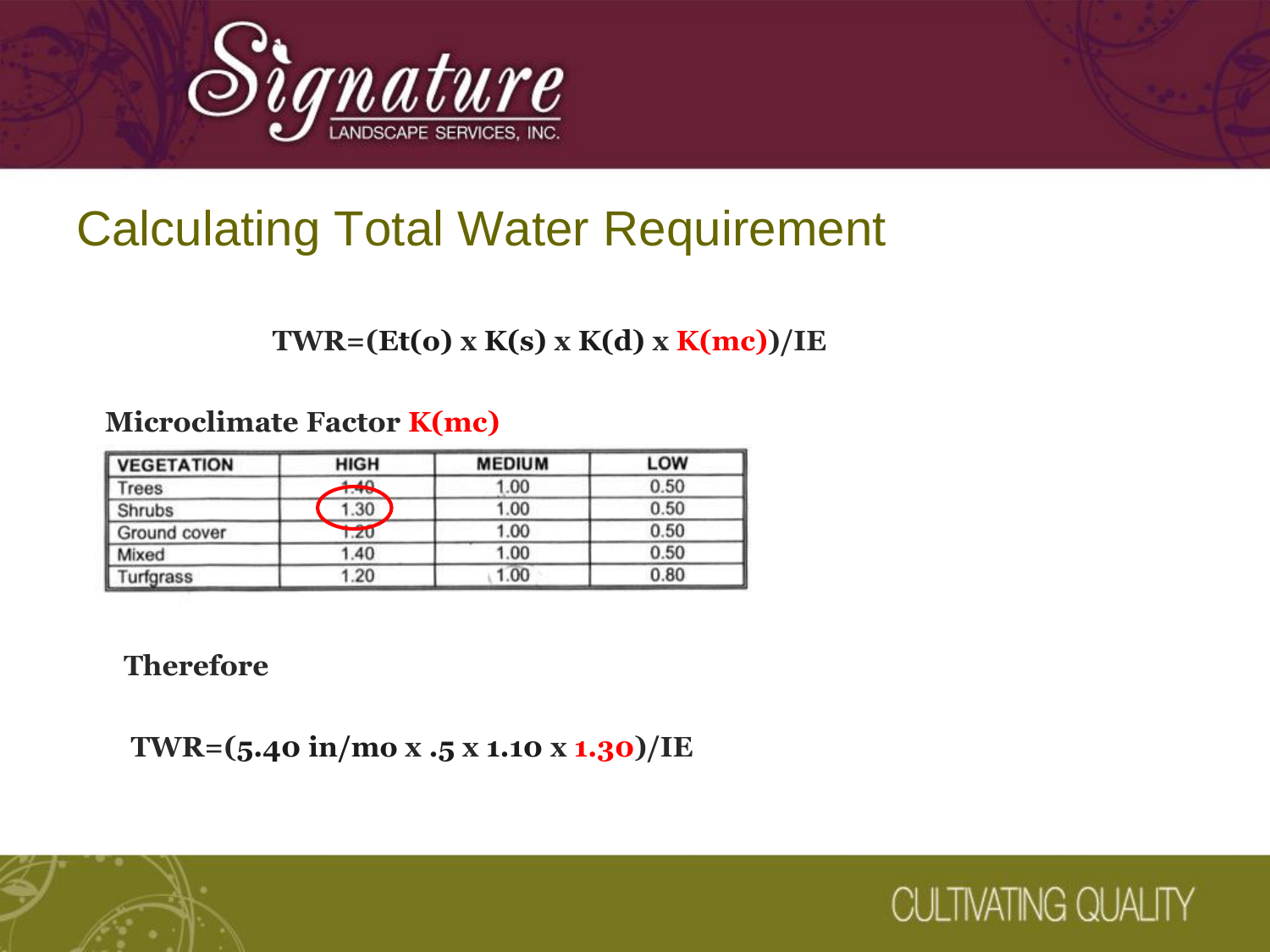

### **TWR=(Et(o) x K(s) x K(d) x K(mc))/IE**

### **Irrigation Efficiency IE**

| <b>Rating of</b><br><b>Distribution</b><br><b>Uniformity</b><br><b>(DU)</b> | <b>Excellent %</b> | <b>Very Good %</b> | Good % | Fair % | Poor % |
|-----------------------------------------------------------------------------|--------------------|--------------------|--------|--------|--------|
| <b>Fixed Spray</b>                                                          | 75%                | 65%                | 55%    | 50%    | 40%    |
| <b>Gear Rotors</b>                                                          | 80%                | 70%                | 65%    | 60%    | 50%    |
| Impact                                                                      | 80%                | 70%                | 65%    | 60%    | 50%    |

### **Therefore**

**TWR=(5.40 in/mo x .5 x 1.10 x 1.30)/0.65**



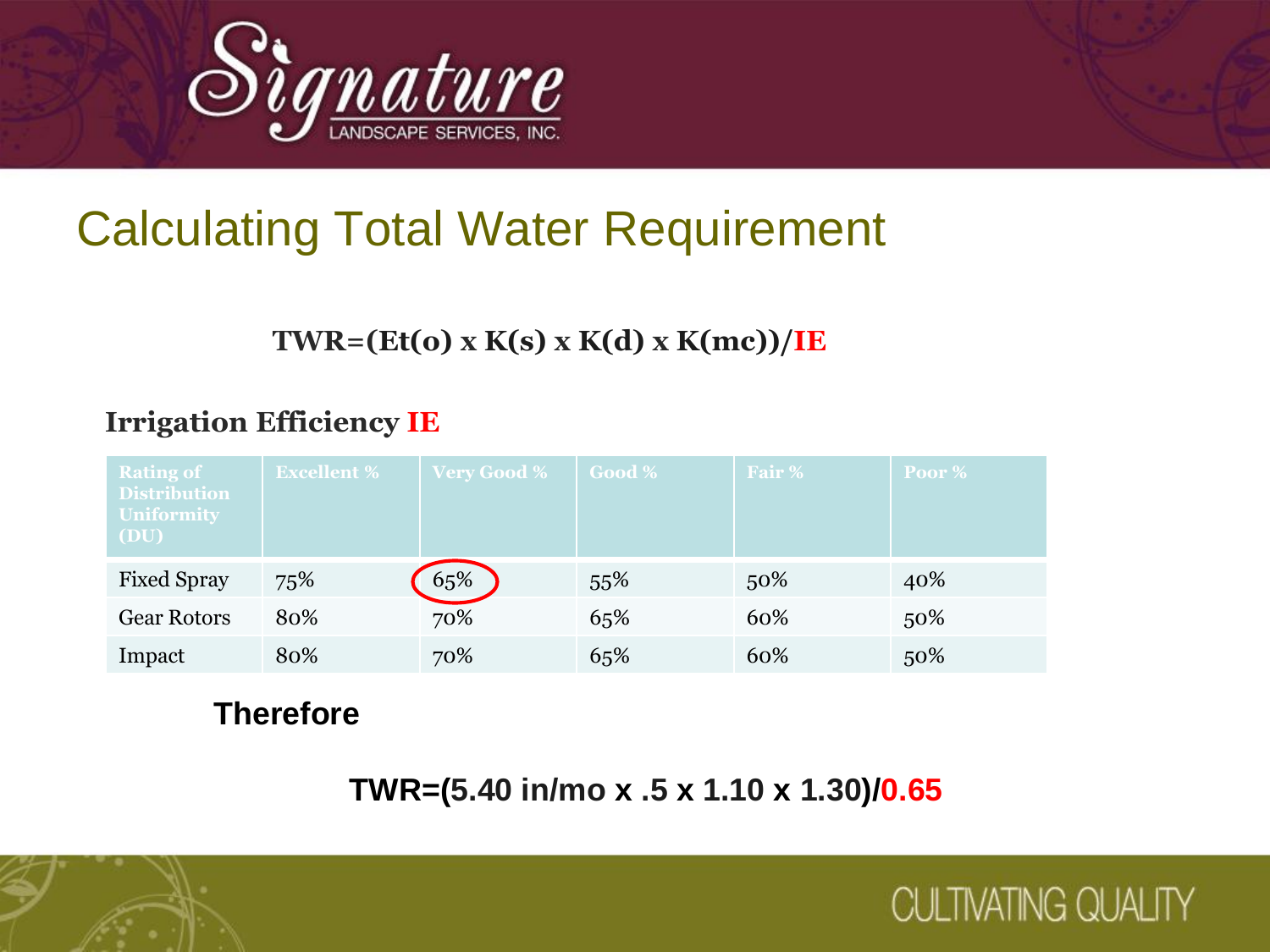

 **TWR = (5.40 in/mo x .5 x 1.10 x 1.30)/0.65**

**TWR = 5.94 inches/month**

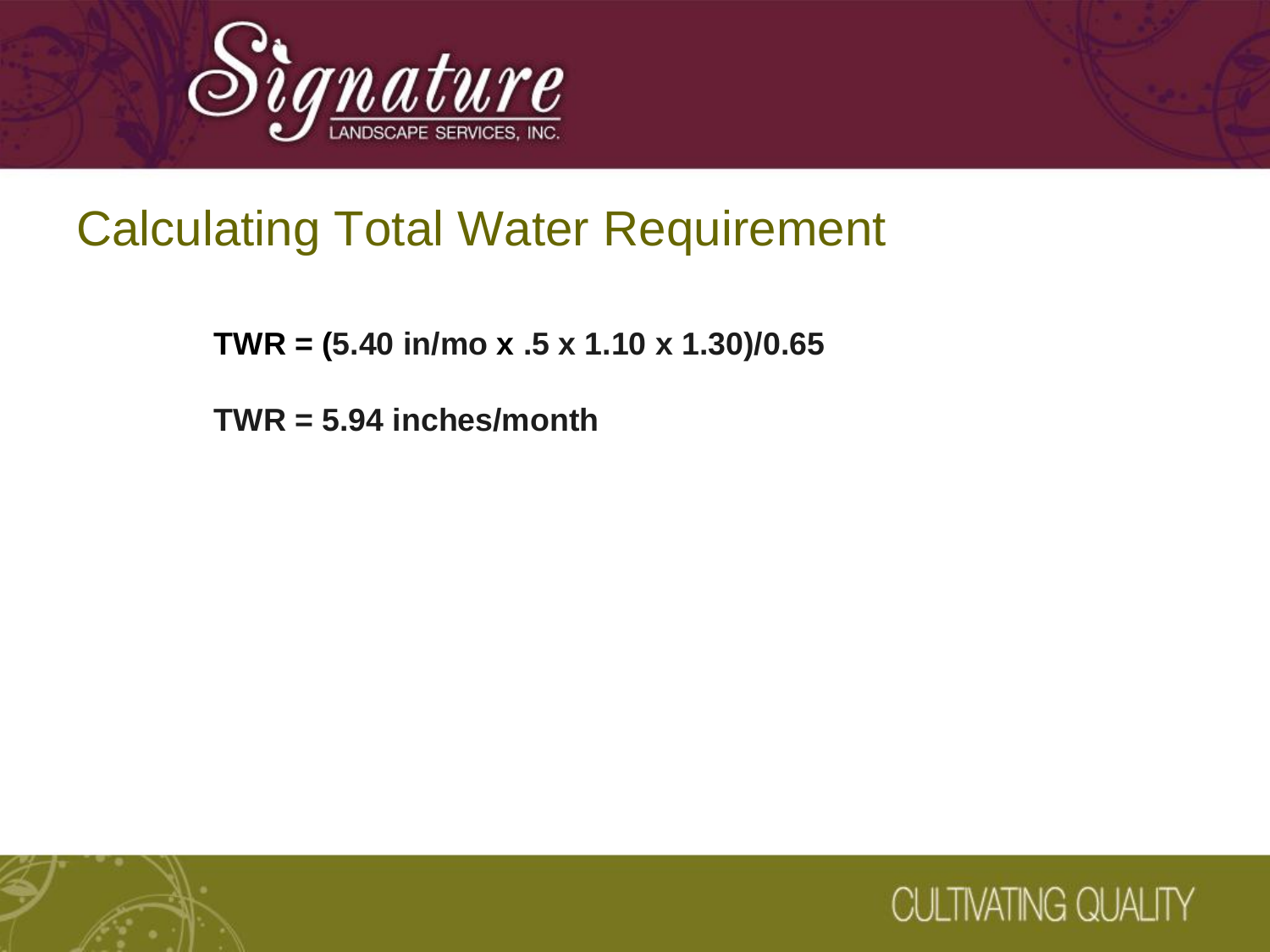

### **Other Factors to Consider**

Slope

Soil Types

Compaction

??



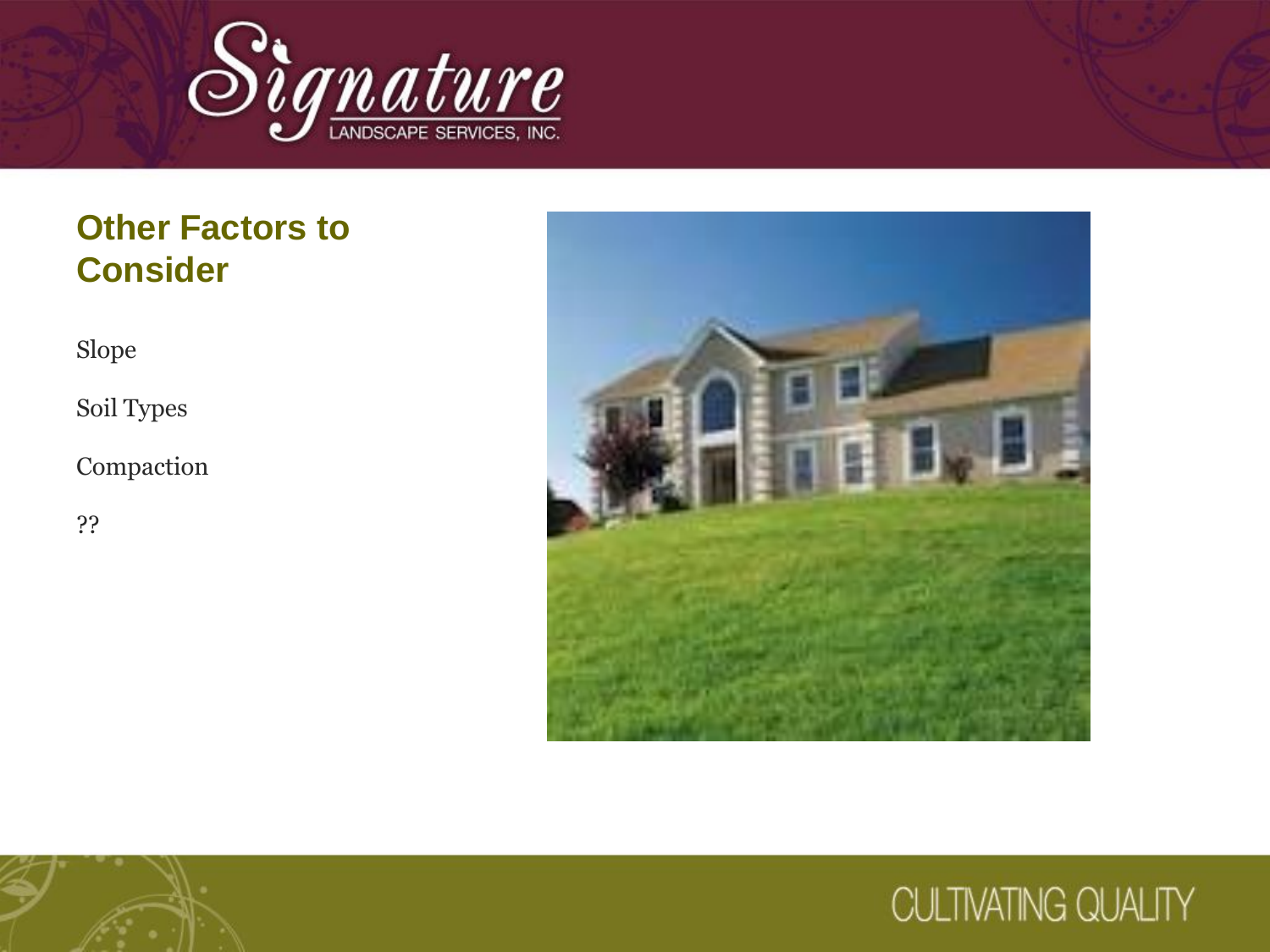

### **Practical Applications**

Group Plants with Similar Species Factors Into Irrigation Zones

Decrease Plant Density to Reduce the Density Factor (and pruning)

Specify or Select for Plants with a Low Species Factor in High Microclimate Locations

Adjust Irrigation Zone Run Times to Match Need

Evaluate Water Usage Data Relative to the Total Water Requirement



??